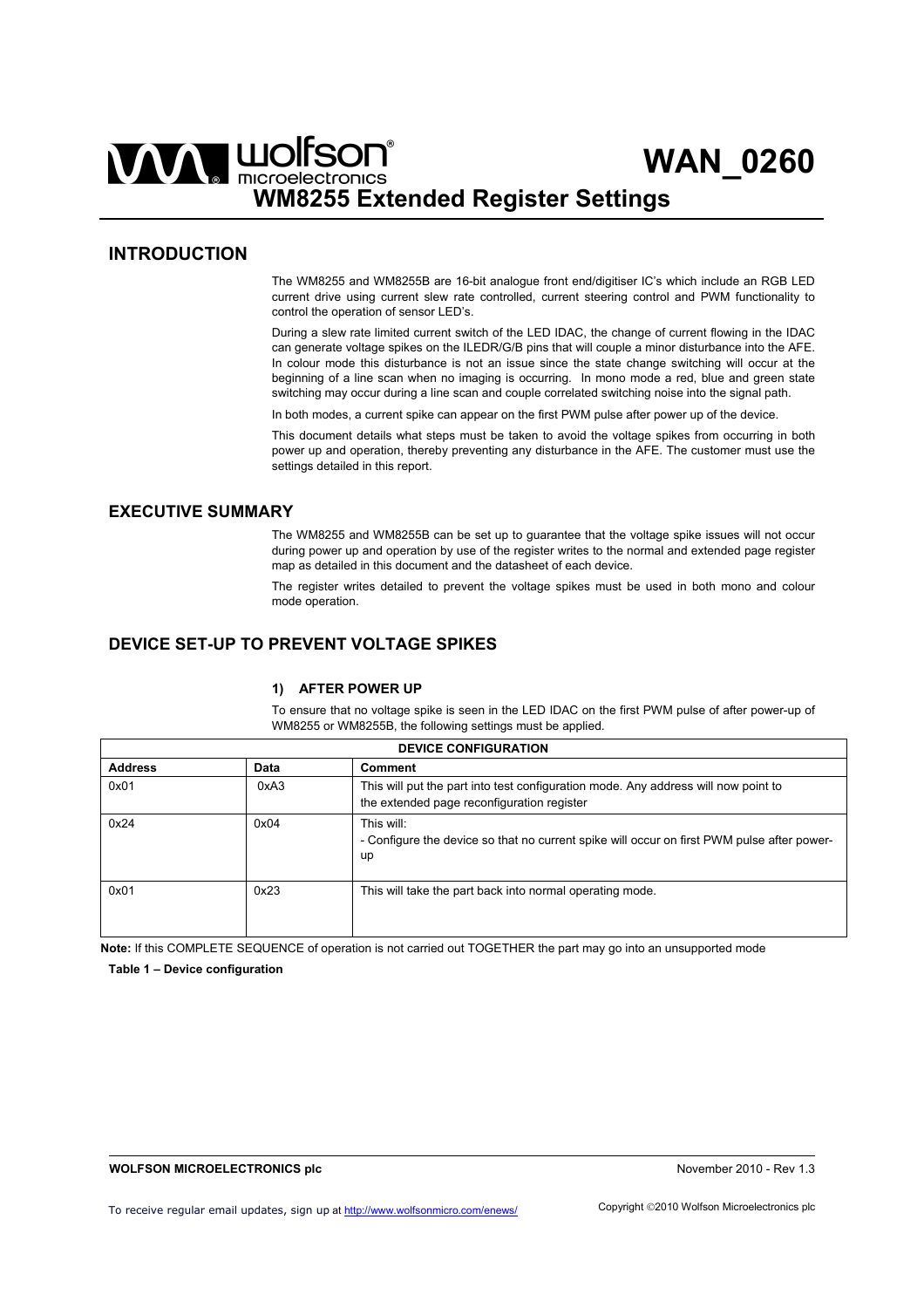## **2) IN OPERATION**

To ensure that no voltage spikes are seen in the LED IDAC during operation of WM8255 or WM8255B, the following settings must be applied.

To minimise switching noise into the signal path:

- The blanking period must be disabled. In this mode during a state change, no slew rate limiting switching will occur, and only the RGB switches will be switched. Table 2 defines the method to disable blanking during a state transition.
- In this mode of operation, between states the absolute value of the LED IDAC current must not change.
- In this mode of operation, setting the duty cycle to zero is an invalid state. The RGB switches should be used to switch off the LED current.

| <b>BLANKING DISABLE CODE SET</b> |      |                                                                                                                                                                   |  |
|----------------------------------|------|-------------------------------------------------------------------------------------------------------------------------------------------------------------------|--|
| <b>Address</b>                   | Data | Comment                                                                                                                                                           |  |
| 0x01                             | 0xA3 | This will put the part into test configuration mode. Any address will now point to<br>the extended page reconfiguration register                                  |  |
| 0x24                             | 0x1C | This will:<br>- force the LED IDAC control state machine to stay on at all time<br>- force the value to be held in LEDIDACR to be loaded into the LED current DAC |  |
| 0x01                             | 0x23 | This will take the part back into normal operating mode.                                                                                                          |  |

**Note:** If this COMPLETE SEQUENCE of operation is not carried out TOGETHER the part may go into an unsupported mode

#### **Table 2 – Blanking Period Disable**

To finish a mono mode scan with blanking period disabled and perform another operation, the part needs to get into a know state. Two options are available for a complete reset of the device or a reset of the LED sequence controller, as shown in Table 3 below.

| <b>OPTION 1: WM8255 GLOBAL RESET FROM BLANKING PERIOD DISABLE</b>                  |      |                                                                                                                                  |  |  |
|------------------------------------------------------------------------------------|------|----------------------------------------------------------------------------------------------------------------------------------|--|--|
| <b>Address</b>                                                                     | Data | Comment                                                                                                                          |  |  |
| 0x04                                                                               | 0x00 | This will reset the WM8255 into its default condition. The part should now be fully<br>reconfigured into the user configuration. |  |  |
| <b>OPTION 2: WM8255 LED SEQUENCE CONTROLLER RESET FROM BLANKING PERIOD DISABLE</b> |      |                                                                                                                                  |  |  |
| <b>Address</b>                                                                     | Data | Comment                                                                                                                          |  |  |
| 0x2F                                                                               | 0x00 | This will reset LED sequence controller WM8255. All configuration data will be held.                                             |  |  |

**Table 3 – Reset options after blanking period disabled mono-mode scan** 

## **WM8255 PWM LIMITATION**

For correct operation during PWM mode, the following limitations must be followed to ensure correct operation.

- 1) Use extended page register(0x24) to keep IDAC current stable, as detailed in Table 2
- 2) LEDPWMDCR [11:0] < (LEDPWMPER [11:0] (INITBLANK [8:0]/4) 1)
- 3) LEDPWMDCG [11:0] < (LEDPWMPER [11:0] (INITBLANK [8:0]/4) 1)
- 4) LEDPWMDCB [11:0] < (LEDPWMPER [11:0] (INITBLANK [8:0]/4) 1)

Definition of terms:

*LEDPWMPWR: This is register name symbol on the datasheet. This register defines PWM duty cycle.* 

*LEDPWMDCR/LEDPWMDCG/LEDPWMDCB: These are register name symbols on the datasheet. This register defines LED's duty cycle while it can turn on LED.* 

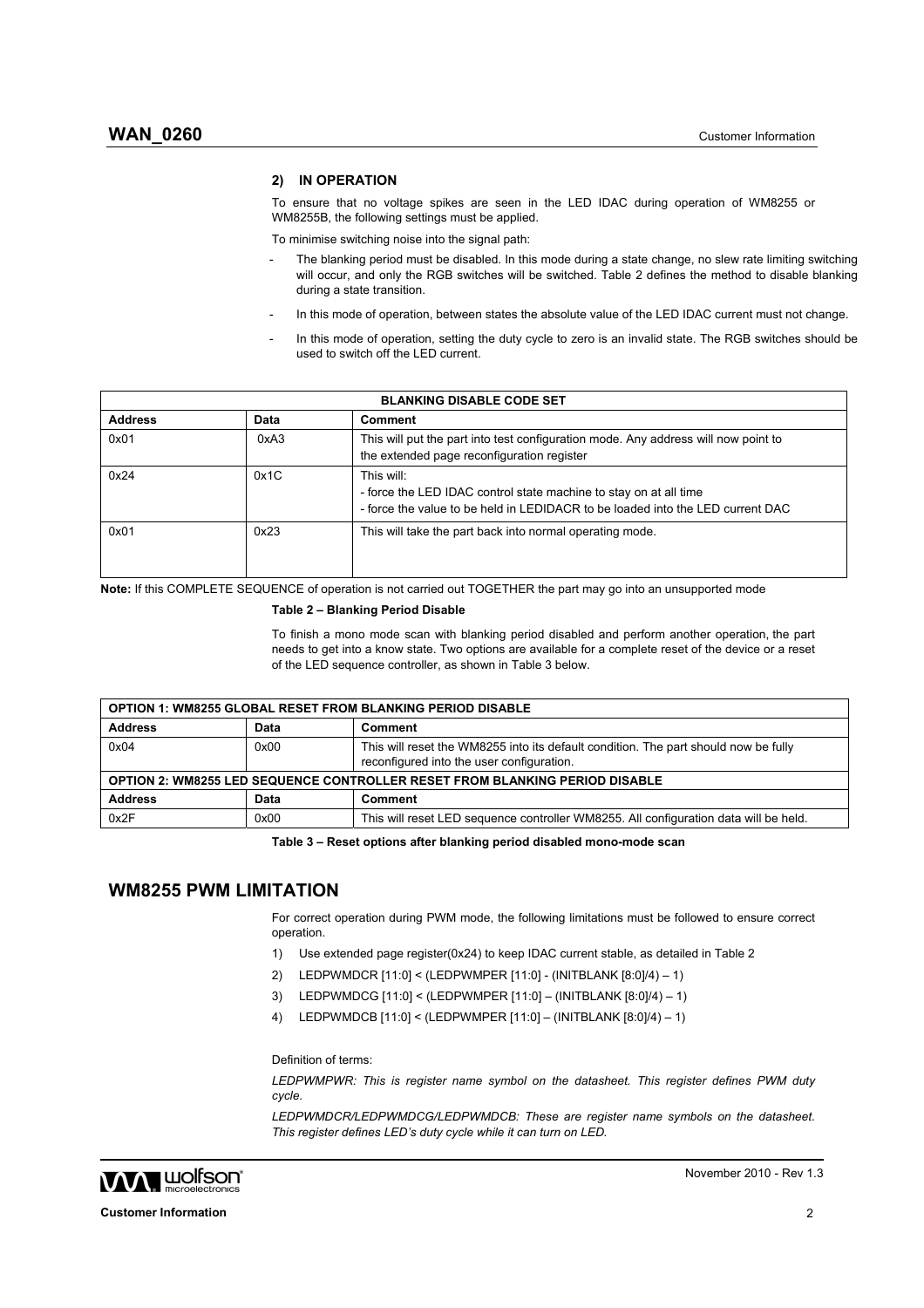*INITBLANK: This is register name symbol on the datasheet. This register defines initial blanking period. WM8255 has only 6bit register for INITBLANK. This means WM8255's register have only INITBLANK [8:3]. INITBLANK [2:0] is '000b' always.*

## **DUTY CYCLE LIMITATION**

There is possibility that current switching noise can also occur when the LEDPWMDCx is set to zero. The customer must use the extended page register(0x24) to keep IDAC current stable as detailed in Table 2 if the LEDPWMDCx is set to zero and the device is set up in a manner in which current switching noise will cause an issue.

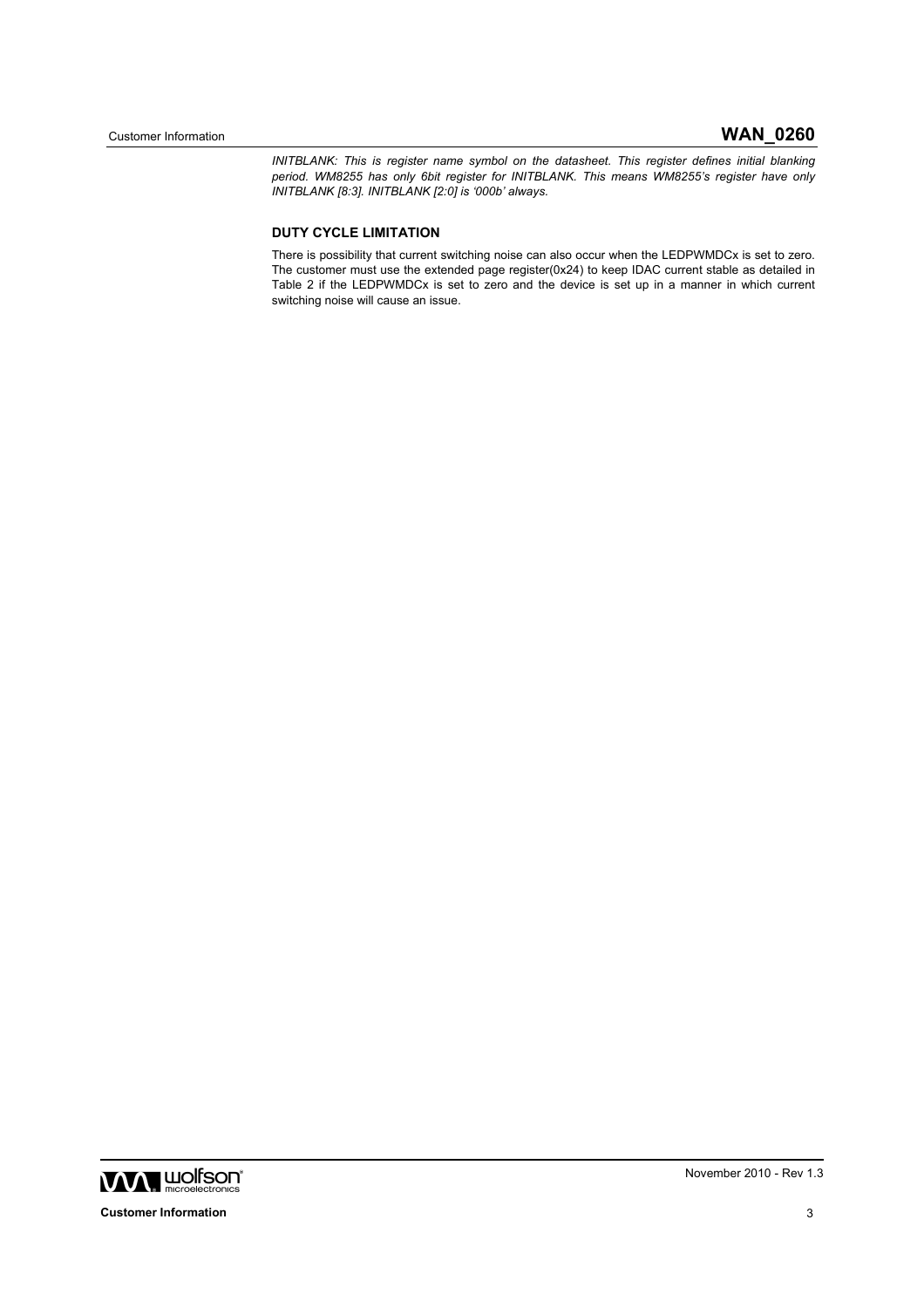# **TECHNICAL SUPPORT**

If you require more information or require technical support, please contact the nearest Wolfson Microelectronics regional office:

http://www.wolfsonmicro.com/contact

or one of our global distributors:

http://www.wolfsonmicro.com/distribution